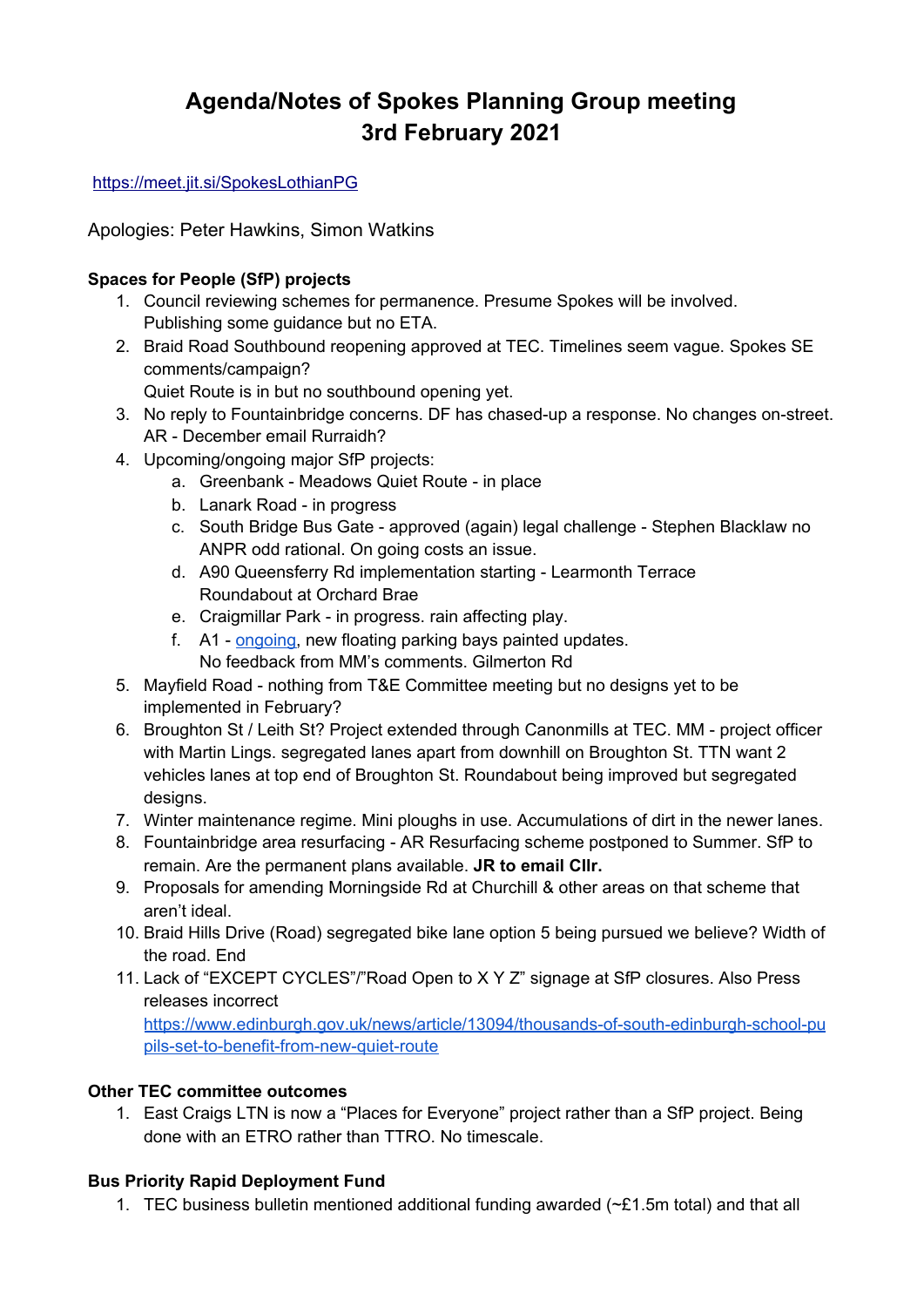projects must be in place by end of March.

- 2. Unless combined with a Spaces for People scheme (e.g. A90), there appears to be no notification period nor sharing of designs. Potential to improve cycling but likely limited if we won't be able to comment before measures are on the ground.
- 3. AR has emailed Jamie Roberston (CEC) asking for an updated project list.

#### **Non SfP Projects:**

1. Gilmerton Road now has lane defenders on mandatory cycle lanes between Morrison's and the Inch. Not done as part of a SfP project.

#### **Other transport/consultations**

- 2. NPF4 [consultation](https://consult.gov.scot/planning-architecture/national-planning-framework-position-statement/). Euan has volunteered deadline 19/2/21. Doesn't warrant a response. In depth consultation coming.
- 3. Cleaner Air for Scotland [consultation](https://consult.gov.scot/environmental-quality/cleaner-air-for-scotland-2/). No volunteer yet deadline 22/1/21 TBC No response submitted.
- 4. Cycle parking design guidance factsheet for consultation. Goff Cantley check responding. Euan/John/ALL Deadline 9am on Monday 8th February to [Sarah.Feldman@edinburgh.gov.uk](mailto:Sarah.Feldman@edinburgh.gov.uk) C3 Soft Segregation Street Design Guidance Factsheet - MM to enquire
- 5. [Cycling](https://www.transport.gov.scot/media/14173/cycling_by_design_2010__rev_1__june_2011_.pdf) by Design workshop/information session on forthcoming update on 27/1/21. DF/DdF/MM attended. Will be published in Spring. Nothing radical. Dutch Style roundabouts, Cyclops Junctions may be in it. Fundamentally may still remain guidance rather than mandatory. Linked to funding.
- 6. Trams to Newhaven Miles Wilkinson will be active travel meeting. Being put out to consultation next week. MM to collate comments. Construction due to start in June 2022 onwards. Trams will be running when it is being built. Safety on the tramlined roads beyond Foot of Walk real concerns and twitter comment; *"Hi, thank you for your message. The design is in accordance with the Edinburgh Street Design Guidance, SCOTS: National Roads Development Guide and the Design Manual for Roads*
	- *and Bridges. There are also design risk management processes in place to ensure safety."*
- 7. Existing tramline safety measures.
	- a. mai[n](http://www.spokes.org.uk/wp-content/uploads/2018/07/1805-consultn-report-tramcyclesafetyimprovementsph.3consultationreport.pdf) Phase 3 infra [measures](http://www.spokes.org.uk/wp-content/uploads/2018/07/1805-consultn-report-tramcyclesafetyimprovementsph.3consultationreport.pdf) now likely late May
	- b. not all advance lights yet in place; [https://www.edinburgh.gov.uk/news/article/13088/increased-cycle-safety-in-city-cent](https://www.edinburgh.gov.uk/news/article/13088/increased-cycle-safety-in-city-centre) [re](https://www.edinburgh.gov.uk/news/article/13088/increased-cycle-safety-in-city-centre)

*North St Andrew Street / St Andrew Square South St Andrew Street / St Andrew Square Princes Street / The Mound Princes Street / Frederick Street Princes Street / Lothian Road Shandwick Place / Princes Street Atholl Place / Manor Place West Maitland Street / Palmerston Place Dalry Road / Haymarket Junction*

- c. Officer Andrew Smith is in charge of Lothian Rd project, which has West End jn as a priority
- d. Haymarket Yards recent crash with serious injuries; DdF written to Rosebery House developers - in progress